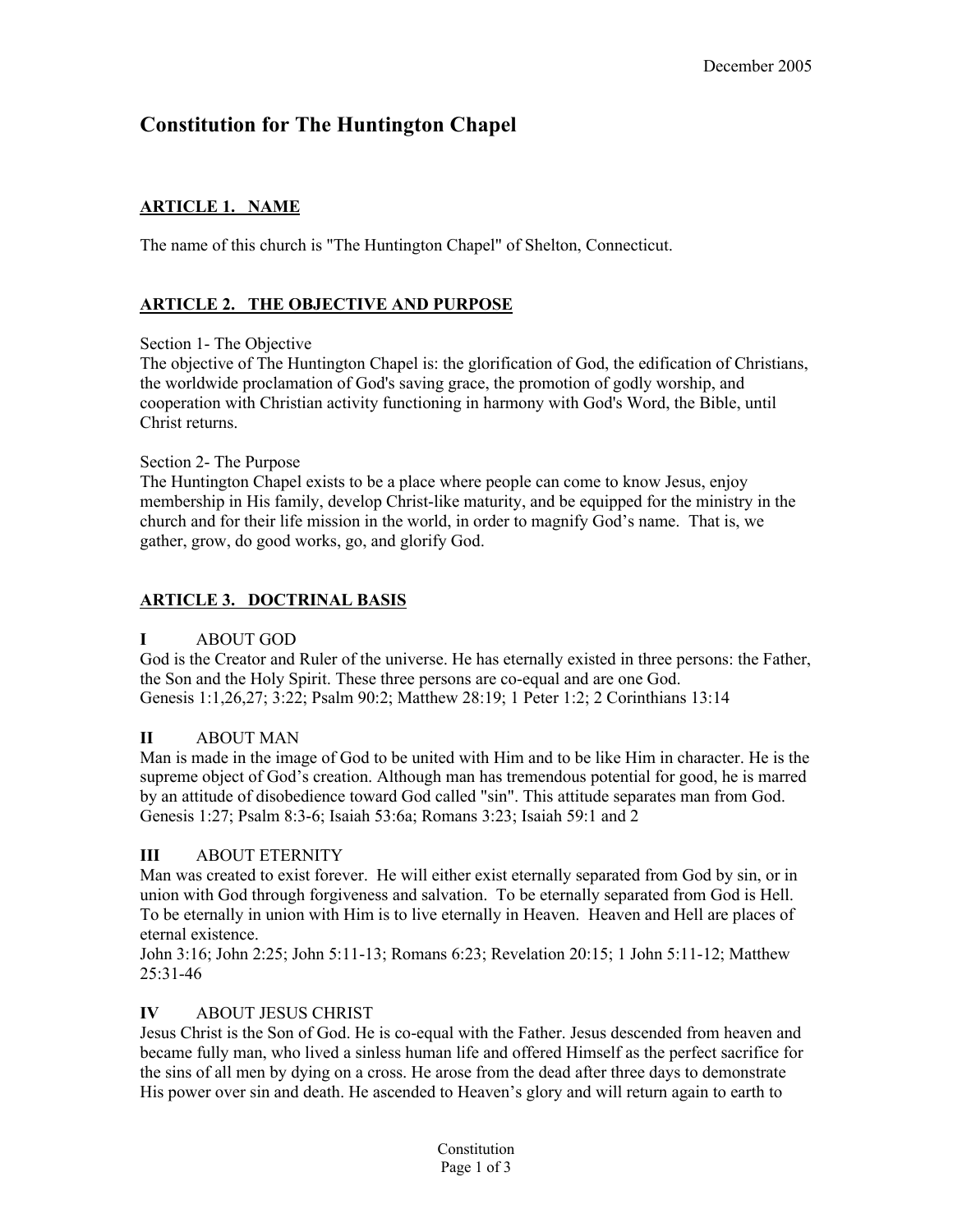reign as King of kings, and Lord of lords.

Matthew 1:22,23; Isaiah 9:6; John 1:1-5, 14:10-30; Hebrews 4:14,15; 1 Corinthians 15:3,4; Romans 1:3,4; Acts 1:9-11; 1 Timothy 6:14,15; Titus 2:13

## **V** ABOUT SALVATION

Salvation is a gift from God to man. Man can never pay for his sin by self-improvement or good works. Only by trusting in Jesus Christ as God's offer of forgiveness can man be saved from sin's penalty. Eternal life begins the moment one receives Jesus Christ into his life by faith. Romans 6:23; Ephesians 2:8,9; John 14:6, 1:12; Titus 3:5; Galatians 3:26; Romans 5:1

## **VI** ABOUT THE HOLY SPIRIT

The Holy Spirit is equal with the Father and the Son as God. He is present in the world to make men aware of their need for Jesus Christ. He also lives in every Christian from the moment of salvation. He provides the Christian with power for living, understanding of spiritual truth, and guidance in doing what is right. The Christian seeks to live under His control daily. 2 Corinthians 3:17; John 16:7-13, 14:16,17; Acts 1:8; 1 Corinthians 2:12, 3:16; Ephesians 1:13; Galatians 5:25; Ephesians 5:1

We also believe the Holy Spirit empowers believers for Christian witness and service. While all genuine believers are indwelt by the Holy Spirit at conversion, the New Testament indicates the importance of an ongoing, empowering work of the Spirit subsequent to conversion as well. Being indwelt by the Spirit and being filled with the Spirit are theologically distinct experiences. The Holy Spirit desires to fill each believer continually with increased power for Christian life and witness, and imparts his supernatural gifts for the edification of the body and for various works of ministry in the world. All the gifts of the Holy Spirit at work in the church of the firstcentury are available today, are vital for the mission of the church, and are to be earnestly desired and practiced.

Acts 1:5; Acts 1:8; Acts 2:2-4; Acts 19:2-6; Acts 6:3; 1 Corinthians 12:4-11, John 3:5-7, Galatians 4:6, Ephesians 5:18

## **VII** ABOUT THE SCRIPTURES

We believe that the original manuscripts of the Old and New Testaments comprise the full, inspired, and inerrant Word of God which is the final authority in doctrine and practice.

Is. 40:8; 2Timothy 3:16 and 17; Heb. 4:12; 2Peter 1:20 and 21

## **ARTICLE 4. GOVERNMENT**

Section 1 - The Spiritual Control of the Church

The Huntington Chapel acknowledges only the Lord Jesus Christ as its Founder and Head, the Holy Scriptures as the only infallible guide in matters of faith, discipline, and order; the Holy Spirit as its teacher; and sole spiritual guide.

Section 2 - The Qualifications of the Pastor and Elder Board.

The Pastor and Board of Elders shall consist of men of mature Christian character as defined by I Timothy 3:1-7 and Titus 1:5-9. The Elder Board shall recommend to the Congregation such men who can and will conscientiously, and without mental reservation, ascribe to: the Statement of Faith, Constitution, and By-Laws of The Huntington Chapel.